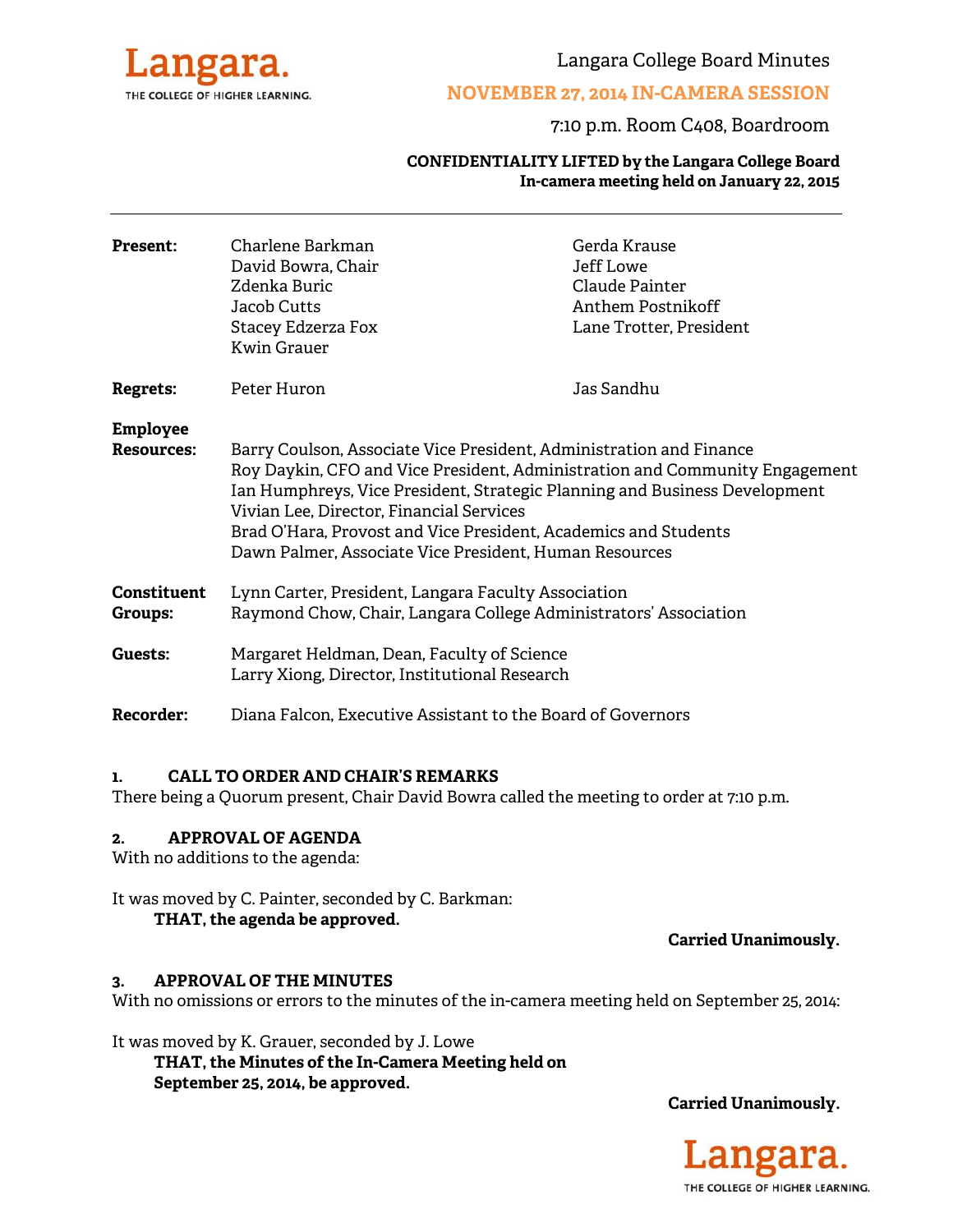### **4. CHAIR'S REPORT**

D. Bowra advised that the Board Resourcing and Development Office (BRDO) recommended two candidates for the current Board vacancy. He and L. Trotter met with one of the Board candidates and are scheduled to meet with the other candidate next week. After the meetings, they will advise the Governance and Nominating Committee of their recommendation for Board appointment.

D. Bowra advised that the Governance and Nominating Committee will contact the BRDO to inquire what steps need to be taken to make a formal request for an additional ninth Board Member.

### **5. PRESIDENT'S REPORT**

L. Trotter provided a report on the following:

- BC Colleges Presidents meeting held on November 17, 2014.
- Board Retreat Strategic Planning Session held on October 24, 2014 and a request for feedback on the summary notes.

## **6. COMMITTEE REPORTS**

### **6.1 Governance and Nominating Committee**

- **a) Minutes of the meeting held on October 14, 2014**
- **b) Minutes of the meeting held on November 5, 2014**
- **c) Minutes of the meeting held on November 17, 2014**

S. Edzerza Fox highlighted the minutes of the Governance and Nominating Committee meetings held on October 14, November 5, and November 17, 2014 attached to the agenda for information.

# **7. FOR INFORMATION**

# **7.1 Budget 2015-16 Update**

# **- Presentation on College Budget**

R. Daykin made a presentation on the 2015/16 Budget to assist the Board in understanding the budget for 2016/17, 2017/18 and beyond. A very lengthy discussion ensued and R. Daykin advised that the college faces approximately \$1M to \$1.5M in additional costs per year with no additional revenue sources other than growth. It has become challenging for the college to charge for the services it provides and, at some point, the college will need to look at its relationship between cost structure and revenue stream. Questions need to be identified and discussed as an organization and as a sector. Although faculty are committed in ensuring students receive the education they deserve, professional development needs to be provided to accomplish this.

[It was noted that B. Coulson left the meeting at 8:24 p.m.]